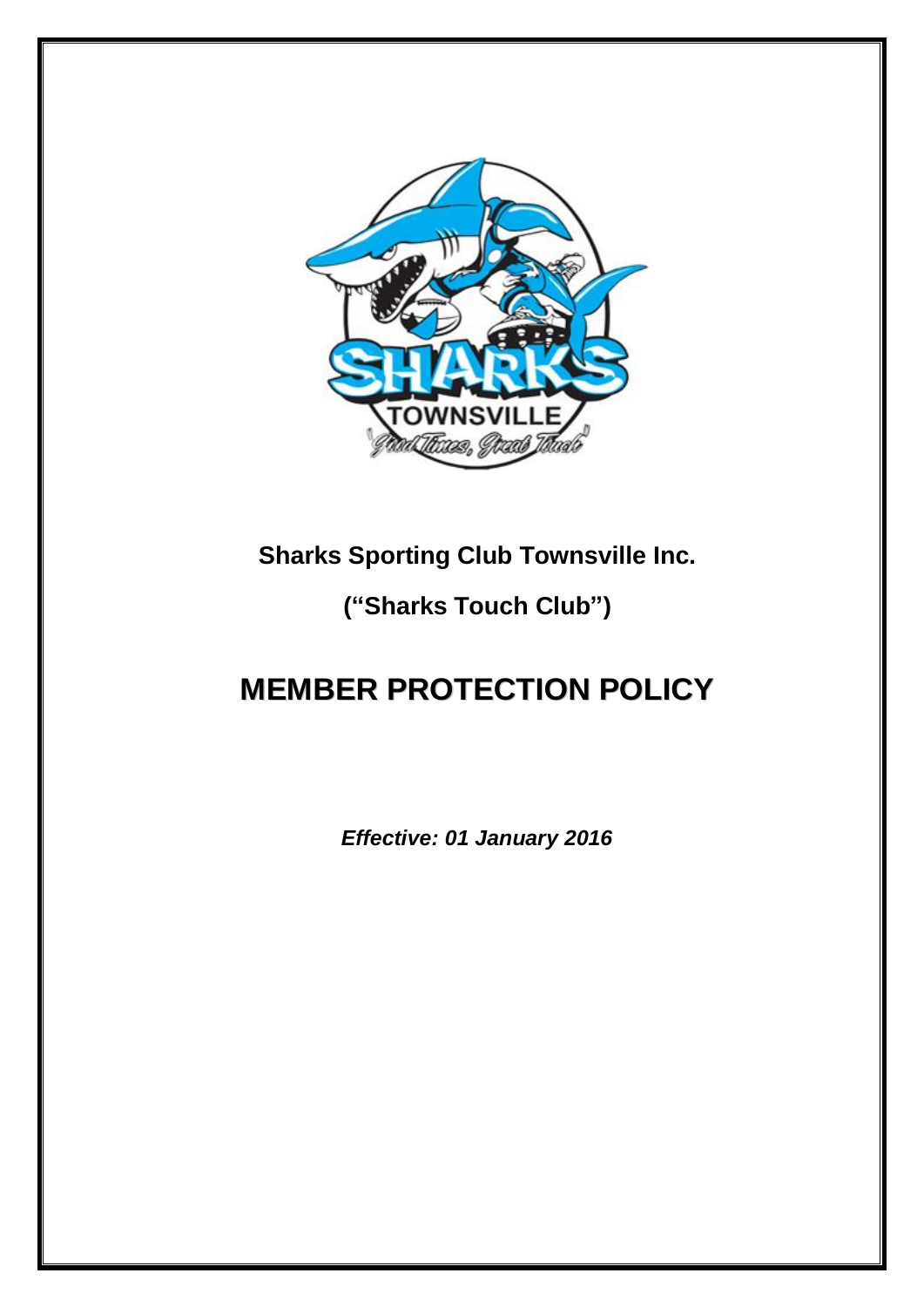# **MEMBER PROTECTION POLICY**

|     | <b>CONTENTS</b>                                                                           | <b>PAGE</b>         |
|-----|-------------------------------------------------------------------------------------------|---------------------|
| 1.  | <b>Mission Statement</b>                                                                  | 3                   |
| 2.  | Purpose of Our Policy                                                                     | 3                   |
| 3.  | Who Our Policy Applies To                                                                 | 3                   |
| 4.  | <b>Extent of Our Policy</b>                                                               | 3                   |
| 5.  | <b>Club Responsibilities</b>                                                              | 3                   |
| 6.  | Individual Responsibilities                                                               | 3                   |
| 7.  | Protection of Children                                                                    |                     |
|     | 7.1 Child Protection                                                                      | 4                   |
|     | 7.2 Supervision                                                                           | 5                   |
|     | 7.3 Transportation                                                                        | 5                   |
|     | 7.4 Taking Images of Children                                                             | 5                   |
| 8.  | Anti-Harassment, Discrimination and Bullying                                              | 5                   |
| 9.  | Intimate Relationships                                                                    | 6                   |
| 10. | <b>Inclusive Practices</b>                                                                |                     |
|     | 10.1 People with a Disability                                                             | 7                   |
|     | 10.2 People from Diverse Cultures                                                         | $\overline{7}$      |
|     | 10.3 Sexual & Gender Identity<br>10.4 Pregnancy                                           | 7<br>$\overline{7}$ |
|     | 10.5 Girls playing in boys teams                                                          | $\overline{7}$      |
| 11. | Social Networking                                                                         | $\overline{7}$      |
| 12. | <b>Responding to Complaints</b>                                                           |                     |
|     | 12.1 Complaints                                                                           | 7                   |
|     | 12.2 Complaint Handling Process                                                           | 8                   |
|     | 12.3 Disciplinary Measures                                                                | 8                   |
|     | 12.4 Appeals                                                                              | 9                   |
|     | <b>Attachment 1: Screening Requirements</b>                                               |                     |
|     | 1.1. Screening Requirements                                                               | 10                  |
|     | 1.2. Member Protection Declaration (MPD)<br>1.3. Working with Children Check Requirements | 11<br>12            |
|     | <b>Attachment 2: Codes of Behaviour</b>                                                   | 13                  |
|     | <b>Attachment 3: Reporting Forms</b>                                                      | 15                  |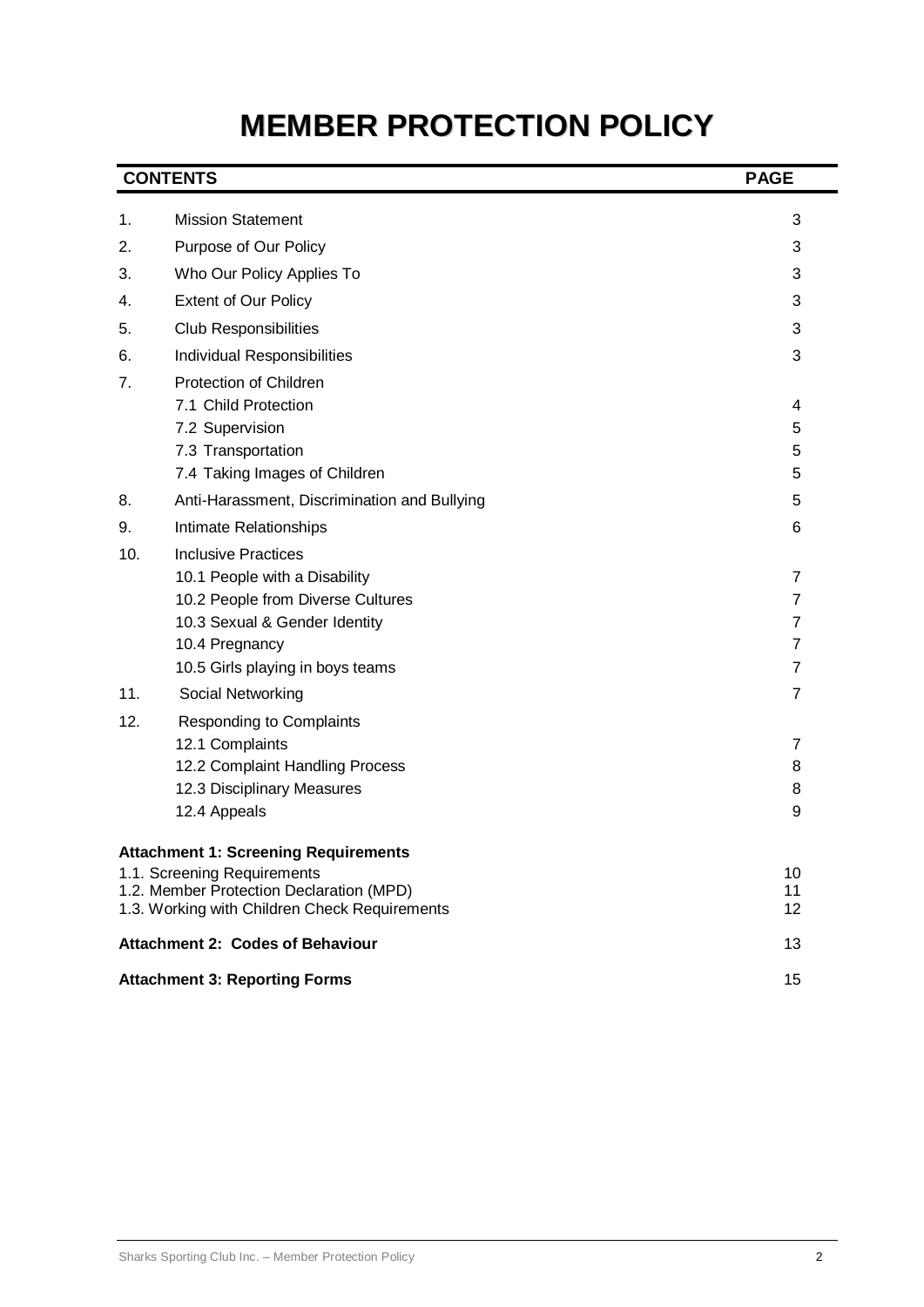#### **1. Mission Statement**

"To provide a friendly environment where players may develop their skills whilst still enjoying the social aspects of the sport of Touch"

#### **2. Purpose of Our Policy**

The main objective of our Member Protection Policy (policy) is to maintain responsible behaviour and the making of informed decisions by participants in this club. It outlines our commitment to a person's right to be treated with respect and dignity, and to be safe and protected from abuse.

Our policy informs everyone involved in our club of his or her legal and ethical rights and responsibilities and the standards of behaviour that are required. It also covers the care and protection of children participating in our club's activities.

#### **3. Who Our Policy Applies To**

Our policy applies to everyone involved in the club including committee members, administrators, coaches, officials, players, parents and spectators.

This policy has been endorsed by the club's Management Committee and has been incorporated into our By-Laws. The policy starts on 1 January 2016 and will operate until replaced.

#### **4. Extent of Our Policy**

Our policy covers unfair decisions and actions, breaches of our code of behaviour and behaviour that occurs at training, competition, and at social events organised or sanctioned by the club. It also covers private behaviour where that behaviour brings our club or sport into disrepute or there is suspicion of harm towards a child or young person.

#### **5. Club Responsibilities**

We will:

- **implement and comply with our policy;**
- **PEDIED FIND THE VIOLET CONTROVED IN STATE IN STATE IN STATE IN STATE IN STATE IN STATE IN STATE IN STATE IN ST**
- **•** promote and model appropriate standards of behaviour at all times:
- respond to breaches or complaints made under our policy promptly, fairly, and confidentially;
- review this policy every 12-18 months; and
- seek advice from and refer serious issues to the North Queensland Touch Association, Touch Football Queensland, and/or Touch Football Australia.*.*

Serious issues include unlawful behaviour that involves or could lead to significant harm and includes criminal behaviour (e.g. physical assault, sexual assault, child abuse) and any other issues that our state or national body request to be referred to them.

#### **6. Individual Responsibilities**

Everyone associated with our club must:

- comply with the code of behaviour outlined in our policy;
- treat others with respect;
- always place the safety and welfare of children above other considerations;
- be responsible and accountable for their behaviour;
- follow the guidelines outlined in this policy if they wish to make a complaint or report a concern about possible child abuse, discrimination, harassment or other inappropriate behaviour.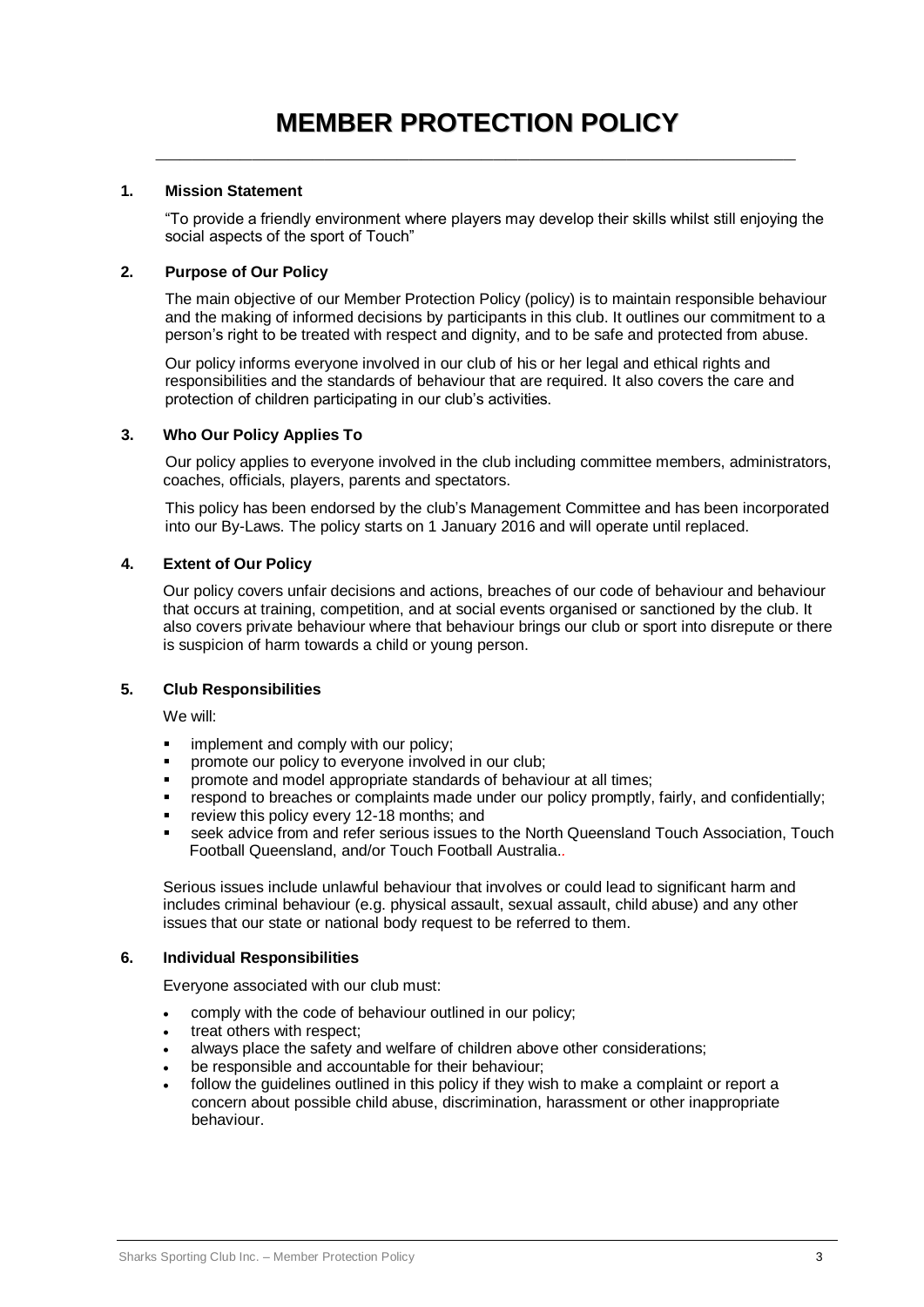#### **7. Protection of Children**

#### **7.1 Child Protection**

Sharks Touch Club is committed to the safety and wellbeing of all children and young people accessing our service. We support the rights of the child and will act without hesitation to ensure a child safe environment is maintained at all times. We also support the rights and wellbeing of our staff and volunteers and encourage their active participation in building and maintaining a secure environment for all participants.

Sharks Touch Club acknowledges that our staff, members and volunteers provide a valuable contribution to the positive experiences of children involved in our sport. Sharks Touch Club aims to continue this and to take measures to protect the safety and welfare of children participating in our sport by:

#### **7.1.1: Identify and Analyse Risk of Harm**

Sharks Touch Club will develop and implement a risk management strategy, which includes a review of existing child protection practices, to determine how child-safe and child-friendly the organisation is and to determine what additional strategies are required to minimise and prevent risk of harm to children because of the action of an employee, volunteer or another person.

#### **7.1.2: Develop Codes of Conduct for Adults and Children**

Sharks Touch Club will ensure that the organisation has codes of conduct that specify standards of conduct and care when dealing and interacting with children, particularly those in the organisation's care. The organisation will also implement a code of conduct to address appropriate behaviour between children.

The code(s) of conduct will set out professional boundaries, ethical behaviour and unacceptable behaviour. (See Part B)

#### **7.1.3: Choose Suitable Employees and Volunteers**

Sharks Touch Club will ensure that the organisation takes all reasonable steps to ensure that it engages the most suitable and appropriate people to work with children (in prescribed positions).

This may be achieved using a range of screening measures. Such measures will aim to minimise the likelihood of engaging (or retaining) people who are unsuitable to work with children.

Sharks Touch Club will ensure that working with children checks/criminal history assessments are conducted for volunteers working with children, where an assessment is required by law.

If a criminal history report is obtained as part of their screening process, Sharks Touch Club will ensure that the criminal history information is dealt with in accordance with relevant state requirements. (See Part C)

#### **7.1.4: Support, Train, Supervise and Enhance Performance**

Sharks Touch Club will ensure that volunteers who work with children or their records have ongoing supervision, support and training such that their performance is developed and enhanced to promote the establishment and maintenance of a child-safe environment.

#### **7.1.5: Empower and Promote the Participation of Children In Decision-Making And Service Development**

Sharks Touch Club will promote the involvement and participation of children and young people in developing and maintaining child-safe environments.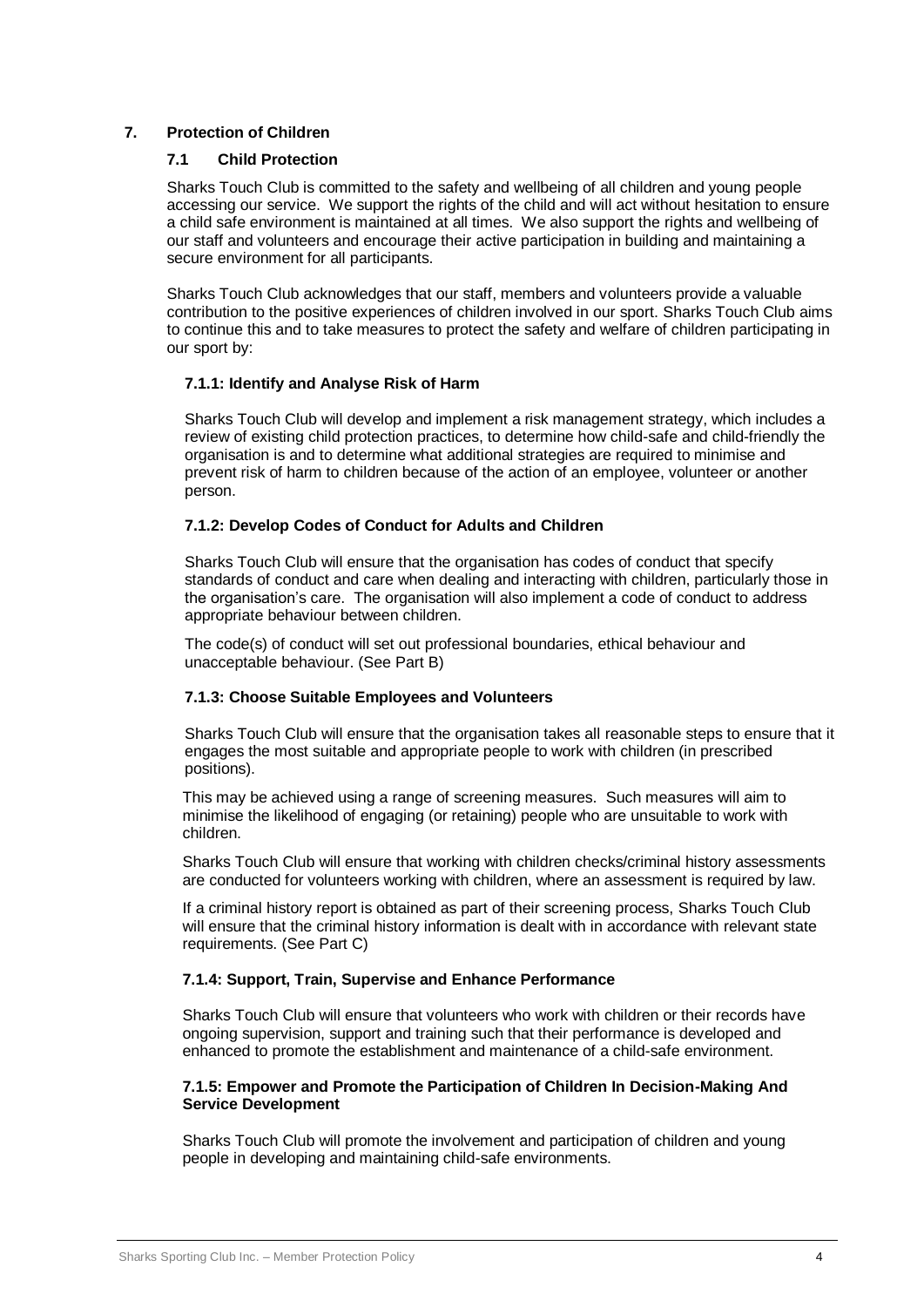#### **7.1.6: Report and Respond Appropriately To Suspected Abuse and Neglect**

Sharks Touch Club will ensure that volunteers are able to identify and respond to children at risk of harm.

Sharks Touch Club will make all volunteers aware of their responsibilities under respective state laws if they have suspicion on reasonable grounds that a child has been or is being abused or neglected. (See Part E)

In addition to any legal obligation, if any person feels another person or organisation bound by this policy is acting inappropriately towards a child or is breaching the code'(s) of practice set out they may make an internal complaint. Please refer to our complaints procedure outlined in attachment *[C1]* of this policy. This will explain what to do about the behaviour and how Sharks Touch Club will deal with the problem.

#### **7.2 Supervision**

Members under the age of 12 must be supervised at all times by a responsible adult. Our club will provide a level of supervision adequate and relative to the members' age, maturity, capabilities, level of experience, nature of activity and nature of venue. If a member finds a member under the age of 12 is unsupervised, they should assume responsibility for the member's safety until the parent/guardian or supervisor can be found.

Parents must turn up on time to collect their child for reasons of courtesy and safety. If it appears a member will be left alone at the end of a training session with just one child, they will ask another member to stay until the child is collected.]

#### **7.3 Transportation**

Parents/guardians are responsible for transporting their children to and from club activities (e.g. training and games). Where our club makes arrangements for the transportation of children (e.g. for away or over night trips), we will conduct a risk assessment that includes ensuring vehicles are adequately insured, the driver has a current and appropriate licence for the vehicle being used and appropriate safety measures are available (e.g. fitted working seatbelts)]

#### 7**.4 Taking Images of Children**

Images of children can be used inappropriately or illegally. The club requires that members, wherever possible, obtain permission from a child's parent/guardian before taking an image of a child that is not their own and ensure that the parent knows the way the image will be used. We also require the privacy of others to be respected and disallow the use of camera phones, videos and cameras inside changing areas, showers and toilets.

If the club uses an image of a child it will avoid using both the first name and surname. We will not display personal information such as residential address, email address or telephone numbers without gaining consent from the parent/guardian. We will not display information about hobbies, likes/dislikes, school, etc as this information can be used as grooming tools by pedophiles or other persons. We will only use appropriate images of a child, relevant to our sport and ensure that the child is suitably clothed in a manner that promotes the sport, displays its successes, etc.

#### **8. Anti-harassment, Discrimination and Bullying**

Sharks Touch Club opposes all forms of harassment, discrimination and bullying. This includes treating or proposing to treat someone less favourably because of a particular characteristic; imposing or intending to impose an unreasonable requirement, condition or practice which has an unequal or disproportionate effect on people with a particular characteristic; or any behaviour that is offensive, abusive, belittling, intimidating or threatening – whether this is face-to-face, indirectly or via communication technologies such as mobile phone and computers.

Some forms of harassment, discrimination and bullying are against the law and are based on particular characteristics such as age, disability, gender, sexual orientation, pregnancy, political or religious beliefs, race, and marital status.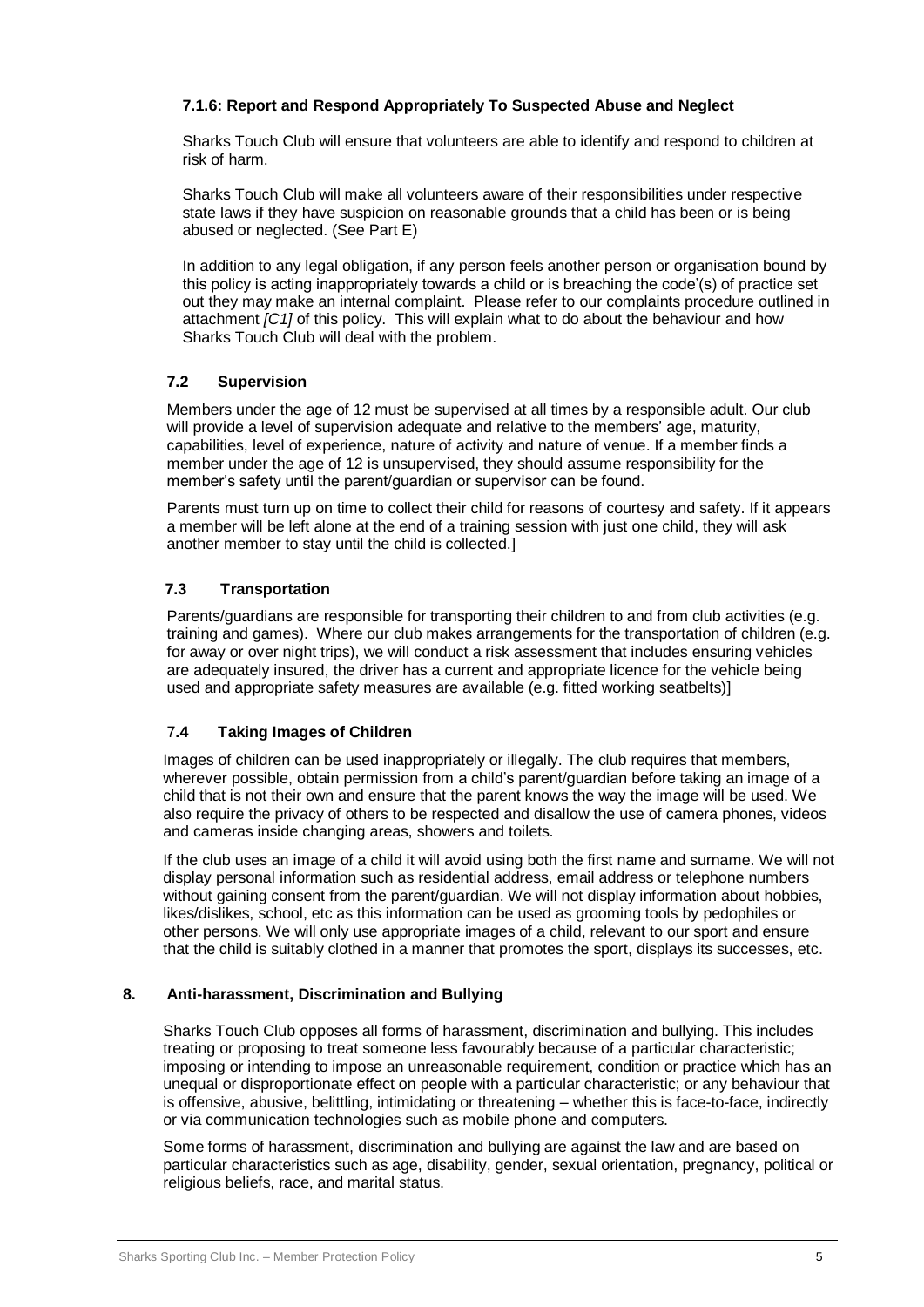Our club takes all claims of harassment, discrimination, bullying and cyber bullying seriously. We encourage anyone who believes they have been harassed, discriminated against or bullied to raise the issue with the club (see Responding to Complaints).

#### **9. Intimate Relationships**

Sharks Touch club understands that consensual intimate relationships (including, but not limited to sexual relationships) between coaches or officials and adult athletes may take place legally. However, this policy will help ensure that the expectations of coaches or officials are clear and, to ensure that if an intimate relationship does exist or develop between a coach or official and an adult athlete, that relationship will be managed in an appropriate manner.

Coaches and officials are required to conduct themselves in a professional and appropriate manner in all interactions with athletes. In particular, they must ensure that they treat athletes in a respectful and fair manner, and that they do not engage in sexual harassment, bullying, favoritism or exploitation.

We take the position that consensual intimate relationships between coaches or officials and the adult athletes they coach should be avoided as they can have harmful effects on the athlete involved, on other athletes and coaches and on the sport's publicage. These relationships can also be perceived to be exploitative due to the differences in authority, power, maturity, status, influence and dependence between the coach or official and the athlete.

We recommend that if an athlete attempts to initiate an intimate relationship with a coach or official, the coach or official should discourage the athlete's approach and explain to the athlete why such a relationship is not appropriate.

If a consensual intimate relationship does exist or develop between an adult athlete and a coach or official, the coach or official is expected to ensure that the relationship is appropriate and that it does not compromise impartiality, professional standards or the relationship of trust the coach or official has with the athlete and/or other athletes.

In assessing the appropriateness of an intimate relationship between a coach or official and an adult athlete, relevant factors include, but are not limited to:

- the relative age and social maturity of the athlete;
- any potential vulnerability of the athlete;
- any financial and/or emotional dependence of the athlete on the coach or official;
- the ability of the coach or official to influence the progress, outcomes or progression of the athlete's performance and/or career;
- the extent of power imbalance between the athlete and coach or official; and
- the likelihood of the relationship having an adverse impact on the athlete and/or other athletes.

It will often be difficult for a coach or official involved in an intimate relationship with an adult athlete to make an objective assessment of its appropriateness and accordingly they are encouraged to seek advice from club officials, to ensure that they have not involved themselves in inappropriate or unprofessional conduct.

If it is determined that an intimate relationship between a coach or official and an adult athlete is inappropriate or unprofessional we may take disciplinary action against the coach or official up to and including dismissal. Action may also be taken to stop the coaching relationship with the athlete. This could include a transfer, a request for resignation or dismissal from coaching duties.

If a coach, official or athlete believes they are being, or have been, harassed they are encouraged to seek information and support from the Complaints Officer or other official.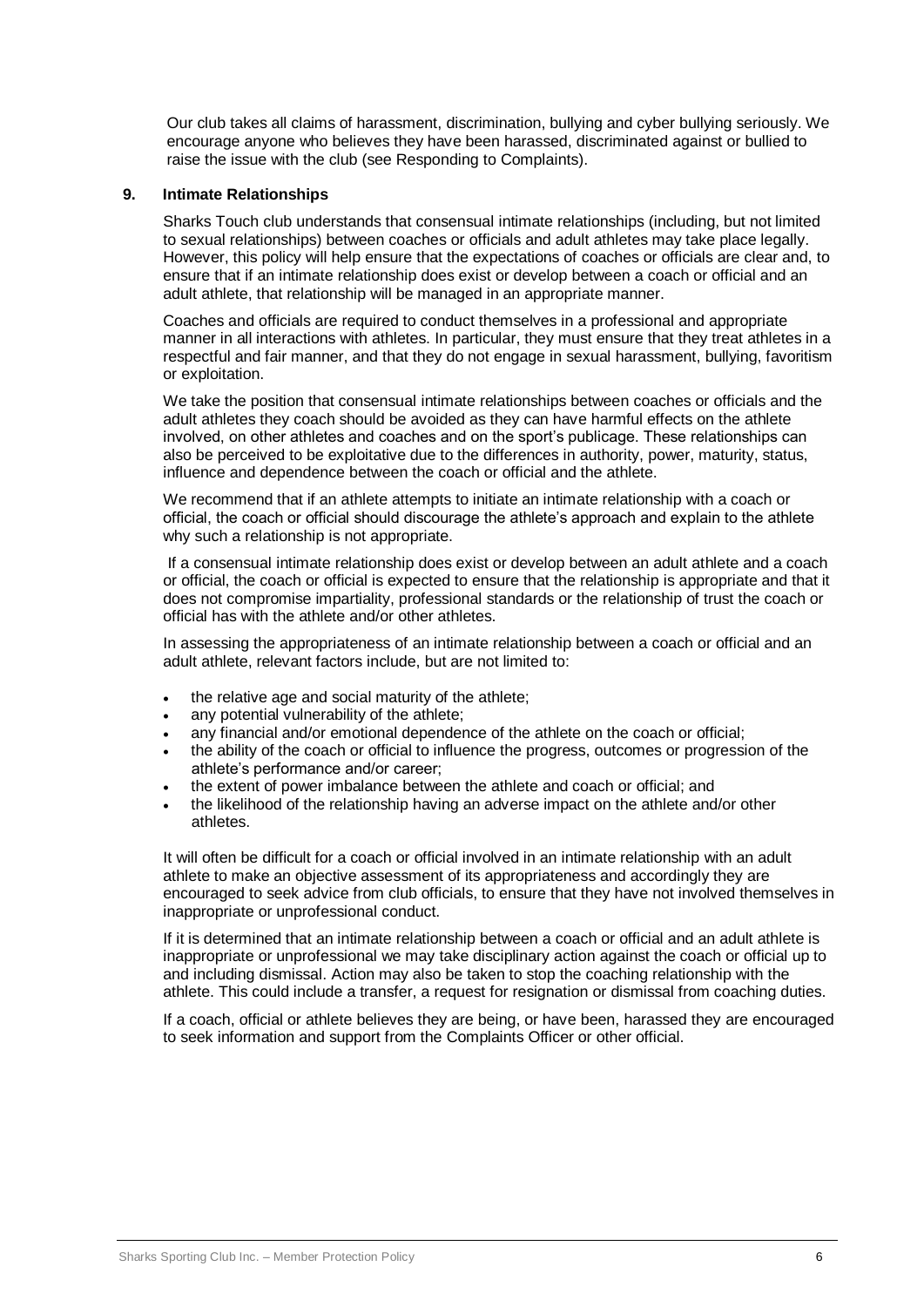#### **10. Inclusive practices**

Our club is welcoming and we will seek to include members from all areas of our community.

#### **10.1 People with a disability**

Where possible we will include people with a disability in our teams and club. We will make reasonable adaptations (e.g. modifications to equipment and rules) to enable participation.

#### **10. 2 People from diverse cultures**

We will support and respect people from diverse cultures and religions to participate in our club and where possible will accommodate requests for flexibility (e.g. modifications to uniforms).

#### **10.3 Sexual & Gender Identity**

All people, regardless of their sexuality, are welcome at our club. We strive to provide a safe environment for participation and will take action over any homophobic behaviour.

#### **10.4 Pregnancy**

Pregnant women should be aware that their own health and wellbeing, and that of their unborn children, should be of utmost importance in their decision making about the way they participate in our sport. Sharks Touch Club will take reasonable care to ensure the continuing safety, health and wellbeing of pregnant women. We will advise pregnant women that there may be risks involved with their continuing participation in sport, and we will encourage them to obtain medical advice about those risks.

#### **10.5 Girls playing in boys teams**

If there is not a separate sex competition, our club will support girls playing in boys teams up until the age of 12 years (when federal sex discrimination law says if differences in strength, stamina and physique are relevant, then single sex competition is required). After this age our club will consider each request on an individual basis and seek advice/direction from parent associations.

#### **11. Social Networking**

The club acknowledges the enormous value of social networking websites, such as Facebook and Twitter, to promote our sport and celebrate the achievements and success of the people involved in our sport. All members bound by these By-Laws are expected to conduct themselves appropriately when using social networking sites to share information related to our club. Social media postings, blogs, status updates and tweets:

- **nata in** must not use offensive, provocative or hateful language;
- **nust not be misleading, false or injure the reputation of another person;**
- should respect and maintain the privacy of others;
- **should promote the sport in a positive way**

If a breach of these guidelines occur individuals will be asked to remove the post and appropriate action should be taken to report the occurrence/complaint as outlined in this policy.

#### **12. Responding to Complaints**

#### **12.1 Complaints**

Our club takes all complaints about on and off-field behaviour seriously. Our club will handle complaints based on the principles of procedural fairness (natural justice), that is:

- all complaints will be taken seriously;
- both the person making the complaint (complainant) and the person the complaint is against (respondent) will be given full details of what is being said against them and have the opportunity to respond (give their side of the story);
- **F** irrelevant matters will not be taken into account;
- decisions will be unbiased and fair; and
- **any penalties imposed will be fair and reasonable.**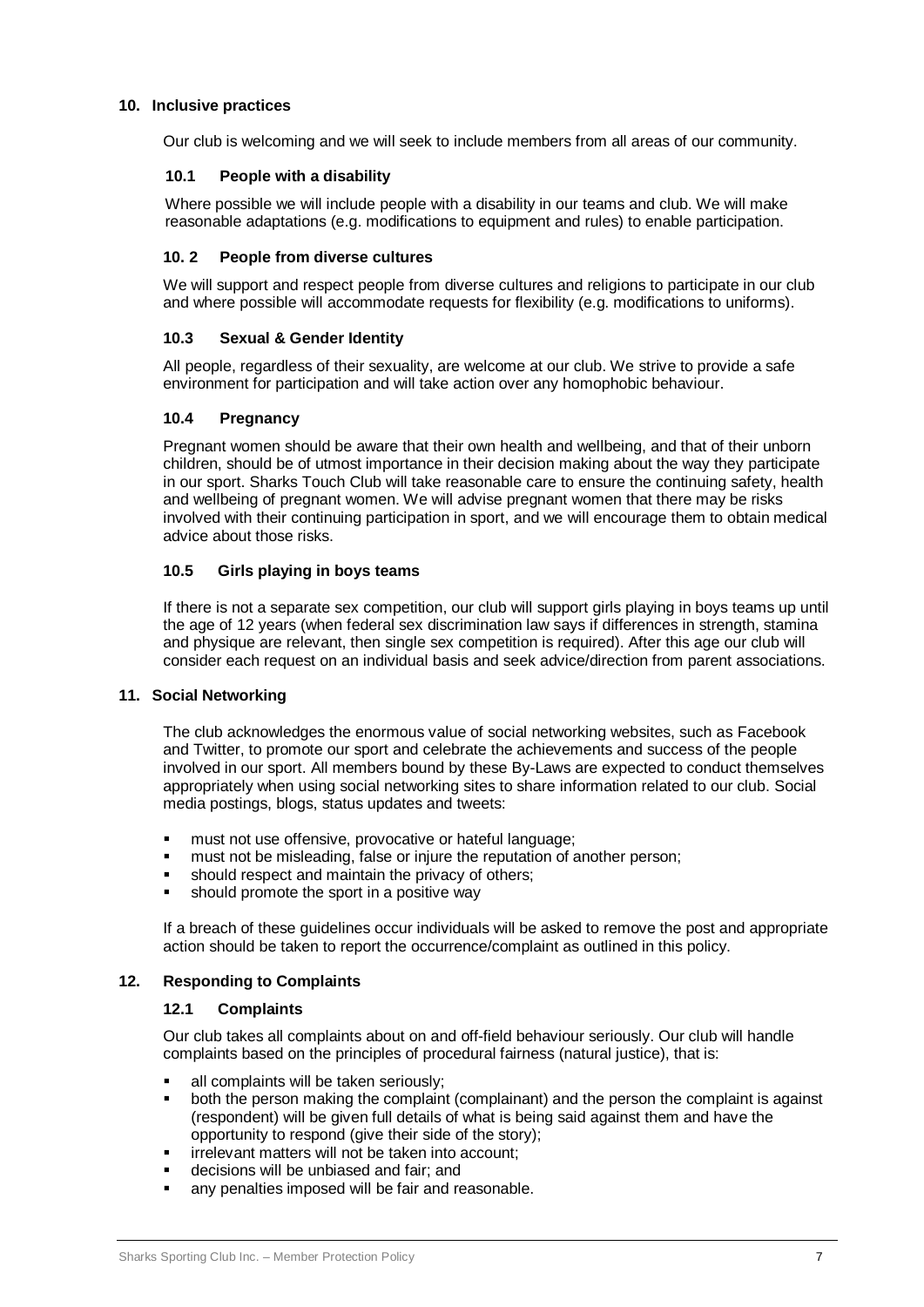More serious complaints may be escalated to North Queensland Touch Association, Touch Football Queensland, and/or Touch Football Australia.

If the complaint relates to suspected child abuse, sexual assault or other criminal activity, then our club will need to report the behaviour to the police and/or relevant government authority.

#### **12.2 Complaint Handling Process**

When a complaint is received by our club, the person receiving the complaint (e.g. President, Complaints Officer) will:

- **EXECT** listen carefully and ask questions to understand the nature and extent of the problem;
- **ask what the complainant would like to happen;**
- explain the different options available to help resolve the problem;
- take notes; and
- maintain confidentiality but not necessarily anonymity.

Once the complainant decides on their preferred option for resolution, the club will assist, where appropriate and necessary, with the resolution process. This may involve:

- supporting the person complaining to talk to the person being complained about
- bringing all the people involved in the complaint together to talk objectively through the problem (this could include external mediation);
- gathering more information (e.g. from other people that may have seen the behaviour);
- seeking advice from our district, regional, state and/or national body or from an external agency (e.g. State Department of Sport or anti-discrimination agency);
- FREE THE COMPLAINT TO COMPONE THE COMPLAINT THE COMPLAINT COMPLAINT THE COMPLAINT THE COMPLAINT THAT THE COMPLAINT THAT THE COMPLAINT THAT THE COMPLAINT THAT THE COMPLAINT THAT THE COMPLAINT THAT THE COMPLAINT THAT THE COM
- referring the complainant to an external agency such as a community mediation centre, police or anti-discrimination agency.

In situations where a complaint is referred to the North Queensland Touch Association, Touch Football Queensland, and/or Touch Football Australia,*.* and an investigation is conducted, the club will:

- co-operate fully;
- ensure the complainant and respondent are not victimised;
- where applicable, ensure the complainant is not placed in an unsupervised situation with the respondent(s); and
- **act on the parent association's recommendations.**

At any stage of the process, a person can seek advice from or lodge a complaint with an antidiscrimination commission or other external agency.

#### **12.3 Disciplinary Measures**

Our club will take disciplinary action against anyone found to have breached our policy or made false and malicious allegations. Any disciplinary measure imposed under our policy must:

- Be applied consistent with any contractual and employment rules and requirements;
- Be fair and reasonable;
- Be based on the evidence and information presented and the seriousness of the breach;
- Be determined by our Constitution, By Laws and the rules of the game.

Possible measures that may be taken include:

- verbal and/or written apology;
- counselling to address behaviour;
- withdrawal of any awards, placings, records, achievements bestowed in any tournaments, activities or events held or sanctioned by our club;
- suspension or termination of membership, participation or engagement in a role or activity; or
- any other form of discipline that our club considers reasonable and appropriate.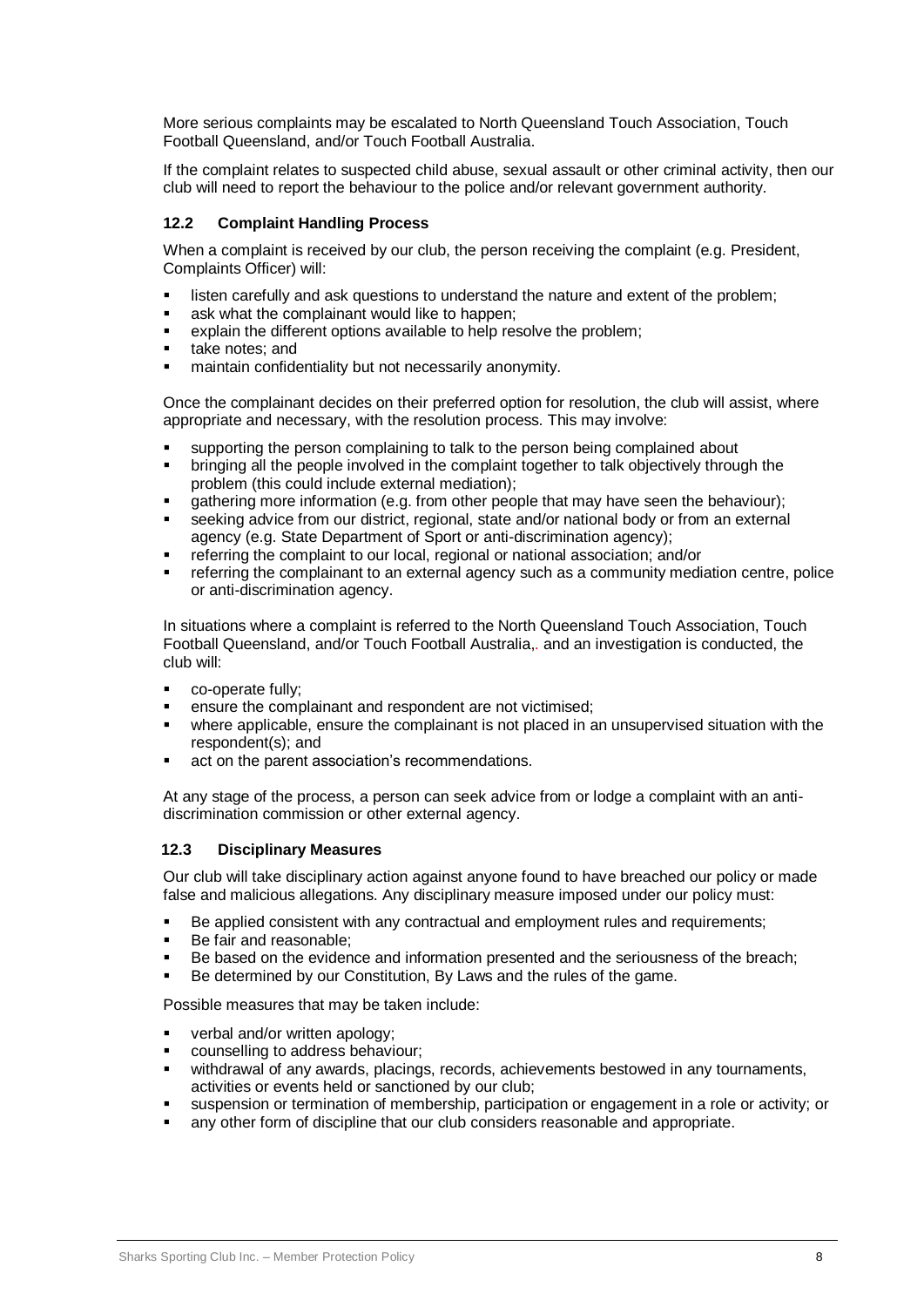#### **12.4 Appeals**

The complainant or respondent can lodge one appeal against decisions of or disciplinary measures imposed by our club to the local association. Appeals must be based on either a denial of natural justice, because of unjust or unreasonable disciplinary measure(s) being imposed, or on the grounds that the decision was not supported by the information/evidence presented and available to the decision maker/club.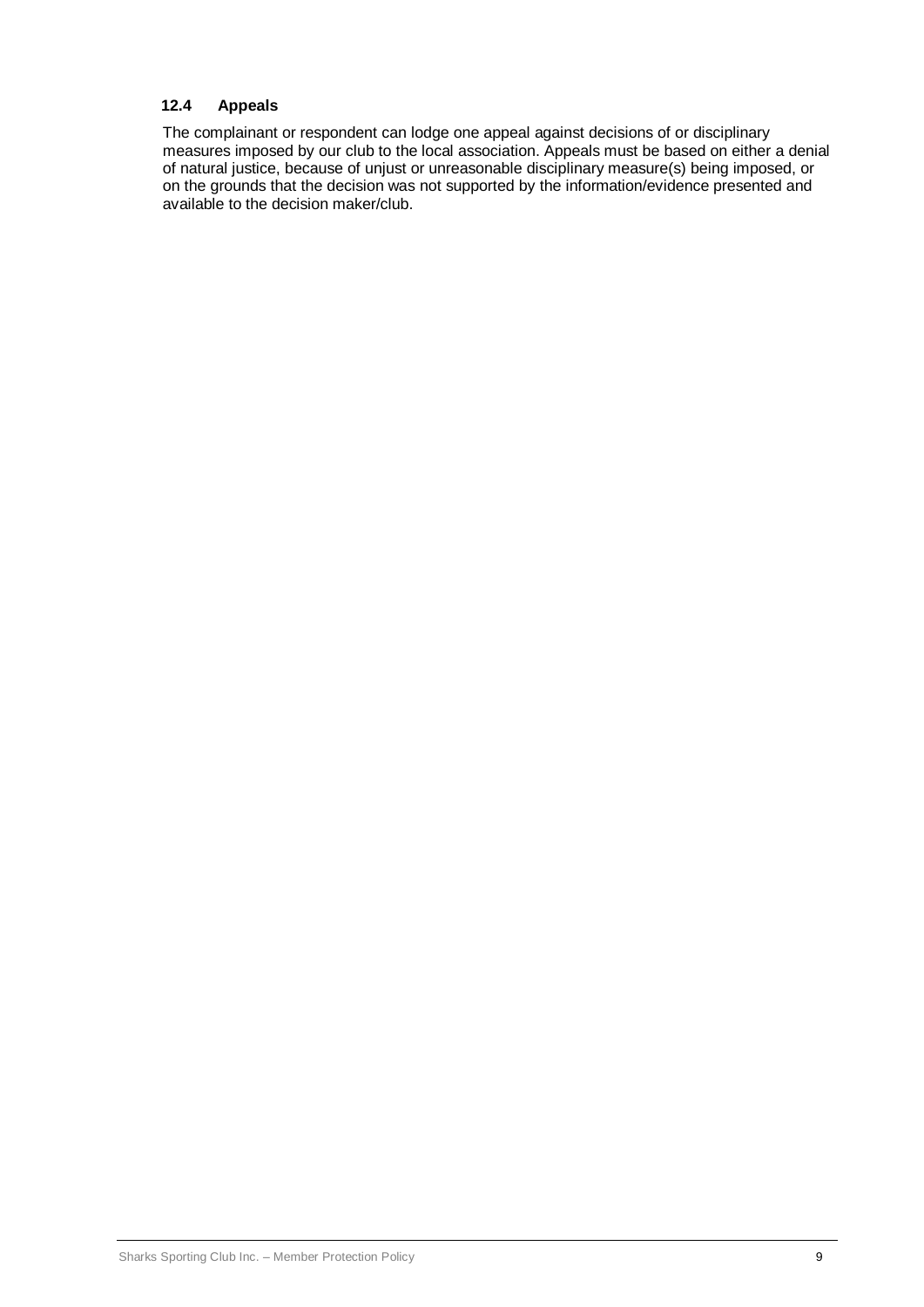This attachment sets out the preferred preliminary screening process for people in our club who work, coach, supervise or have regular unsupervised contact with people under the age of 18 years.

Our Club will:

- 1. Identify positions that involve working, coaching, supervising or regular unsupervised contact with people under the age of 18 years.
- 2. Obtain a completed *Member Protection Declaration (*MPD) (Attachment 1.2) from all people who are identified in the above step and keep it in a secure place.
- 3. Provide an opportunity for a person to give an explanation if a MPD isn't provided or it reveals that the person doesn't satisfactorily meet any of the clauses in the MPD. We will then make an assessment as to whether the person may be unsuitable to work with people under the age of 18 years. If unsatisfied we will not appoint them to the role/position.
- 4. Where possible, check a person's referees (verbal or written) about his/her suitability for the role.
- 5. Ask the people identified in step 1 to submit a Working With Children check.
- 6. Possibly request (or ask the person to request) a national 'Part Exclusion' police check from our relevant police jurisdiction. This check excludes irrelevant records. If the police check indicates a relevant offence, we will provide an opportunity for the person to give an explanation, and then we will make an assessment as to whether the person may pose a risk to or be unsuitable to work with people under the age of 18 years. If unsatisfied we will not appoint them to the role/position.
- 7. Make an assessment as to whether the person may be unsuitable to work with people under the age of 18 years if the person does not agree to a national police check after explaining why it is a requirement under our policy. If unsatisfied, we will not appoint them.
- 8. Decide whether to offer the person the position taking into account the result of the police check and any other information the club has available to it. Where it is not practical to complete the police check prior to the person commencing in the position, we will complete the check as soon as possible, and if necessary, act immediately on the outcome.
- 9. Protect the privacy of any person who is checked and maintain confidentiality of any information obtained through the checking process.
- 10. Return information collected during screening (such as a completed MPD form, police records and referee reports) to the relevant person if that person is not appointed to the position, or otherwise be destroyed within 28 days of the date of the decision or the expiry of any appeal period, unless within that time the person requests that the documents be returned to them. For appointed persons, information will be kept on file in a secure location.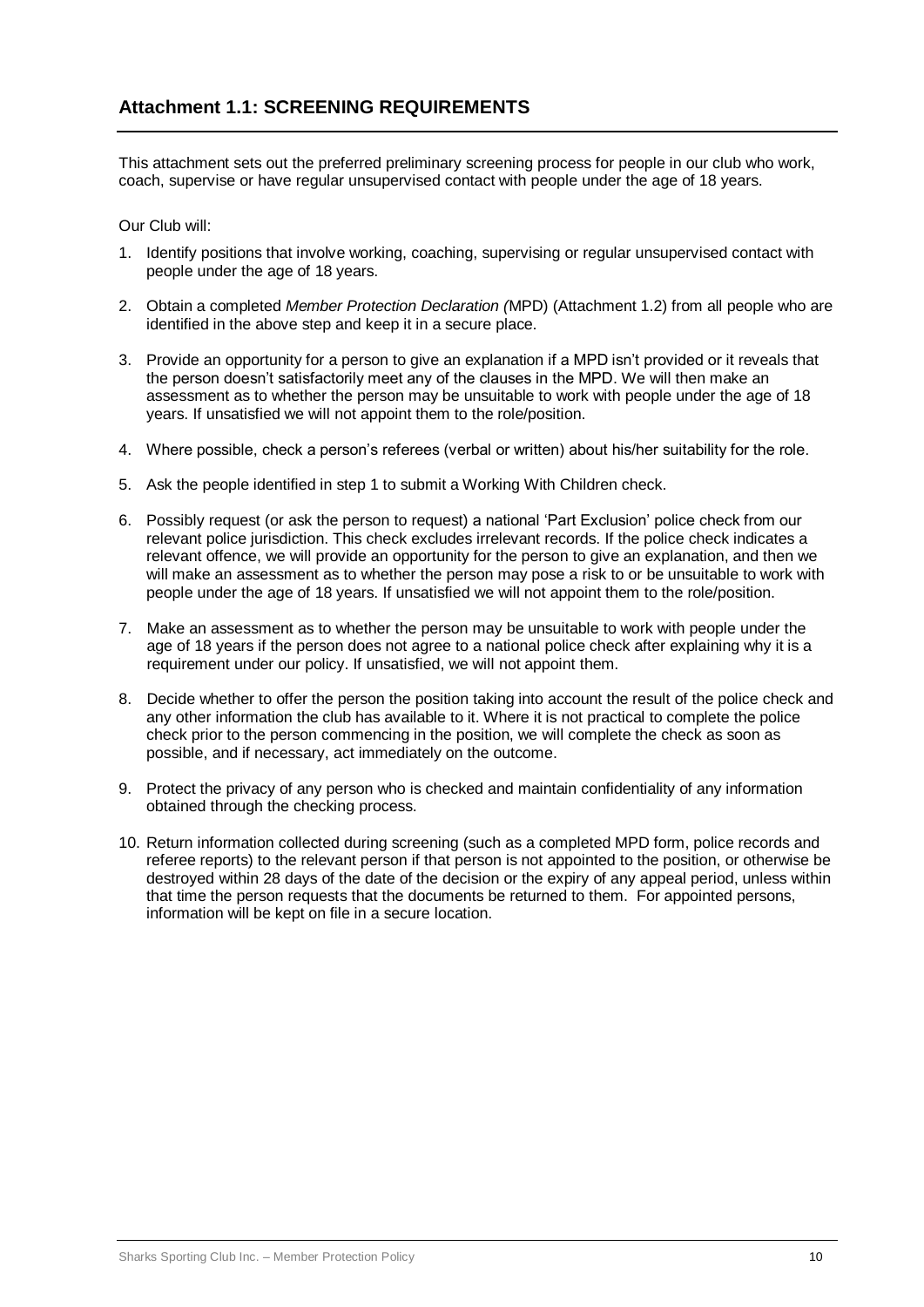### **Attachment 1.2: MEMBER PROTECTION DECLARATION**

Our club has a duty of care to all those associated with our club. As a requirement of our Member Protection Policy, we must enquire into the background of those who undertake any work, coaching or regular unsupervised contact with people under the age of 18 years.

|    | sincerely declare:                                                                                                                                                                                                                |  |  |  |  |
|----|-----------------------------------------------------------------------------------------------------------------------------------------------------------------------------------------------------------------------------------|--|--|--|--|
|    | 1. I do not have any criminal charge pending before the courts.                                                                                                                                                                   |  |  |  |  |
| 2. | I do not have any criminal convictions or findings of guilt for sexual offences, offences related to<br>children or acts of violence                                                                                              |  |  |  |  |
| 3. | I have not had any disciplinary proceedings brought against me by an employer, sporting<br>organisation or similar body involving child abuse, sexual misconduct or harassment, other forms of<br>harassment or acts of violence. |  |  |  |  |
| 4. | To my knowledge there is no other matter that the club may consider to constitute a risk to its<br>members, volunteers, athletes or reputation by engaging me.                                                                    |  |  |  |  |
| 5. | I will notify the President of the club immediately upon becoming aware that any of the matters set<br>out in clauses 1 to 4 above has changed.                                                                                   |  |  |  |  |
|    |                                                                                                                                                                                                                                   |  |  |  |  |
|    |                                                                                                                                                                                                                                   |  |  |  |  |

#### **Parent/Guardian Consent (in respect of a person under the age of 18 years)**

I have read and understood the declaration provided by my child. I confirm and warrant that the contents of the declaration provided by my child are true and correct in every particular.

Name:……………………………………………….…….

Signature:…………………………………………………

Date: ………………………………………. …………….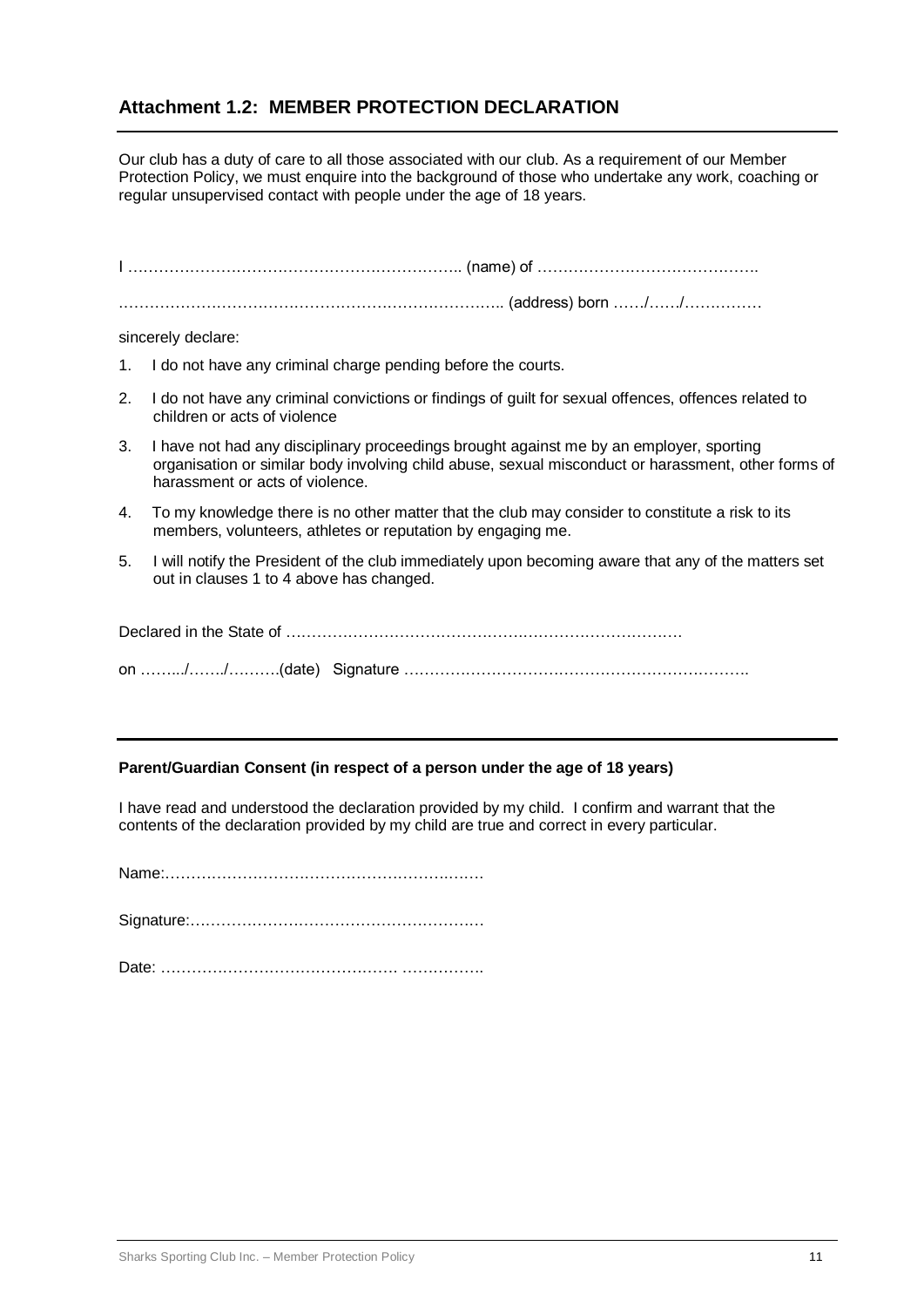## **Attachment 1.3: WORKING WITH CHILDREN CHECK REQUIREMENTS**

*The following information was current as at January 2016. It is subject to change at any time.*

Since 2001, the blue card system has been a key prevention and monitoring system for people working with children which aims to minimise the risk of harm to children receiving services essential to their development and wellbeing.

The blue card check assesses:

- national criminal history, of all charges and convictions (including spent and not recorded)
- child protection prohibition orders (whether a person is a respondent or subject to an application)
- disqualification orders
- if a person is subject to reporting obligations under the Child Protection (Offender Reporting) Act 2004 or Dangerous Prisoners (Sexual Offenders) Act 2003
- disciplinary information held by certain professional organisations including teachers, child care providers and foster carers
- **EXEDENT** information that the Police Commissioner may provide in relation to police investigations into allegations of serious child-related sexual offences, even if no charges were laid.

A person whose application is approved is issued with a positive notice letter and a blue card. If a person's application is refused, they are issued with a negative notice which prohibits them from carrying on a business or providing child-related activities in the categories regulated by the Working with Children (Risk Management and Screening) Act 2000.

Blue Card Services monitors the police information of all applicants and card holders. If the information changes, Blue Card Services can take steps to immediately protect children from harm, including suspending or cancelling a card. Blue Card Services also monitors and audits service providers' compliance with blue card system obligations to ensure that appropriate safeguards are being implemented and maintained.

For more information on the blue card, including current application forms:

- <https://www.bluecard.qld.gov.au/>
- 1800 113 611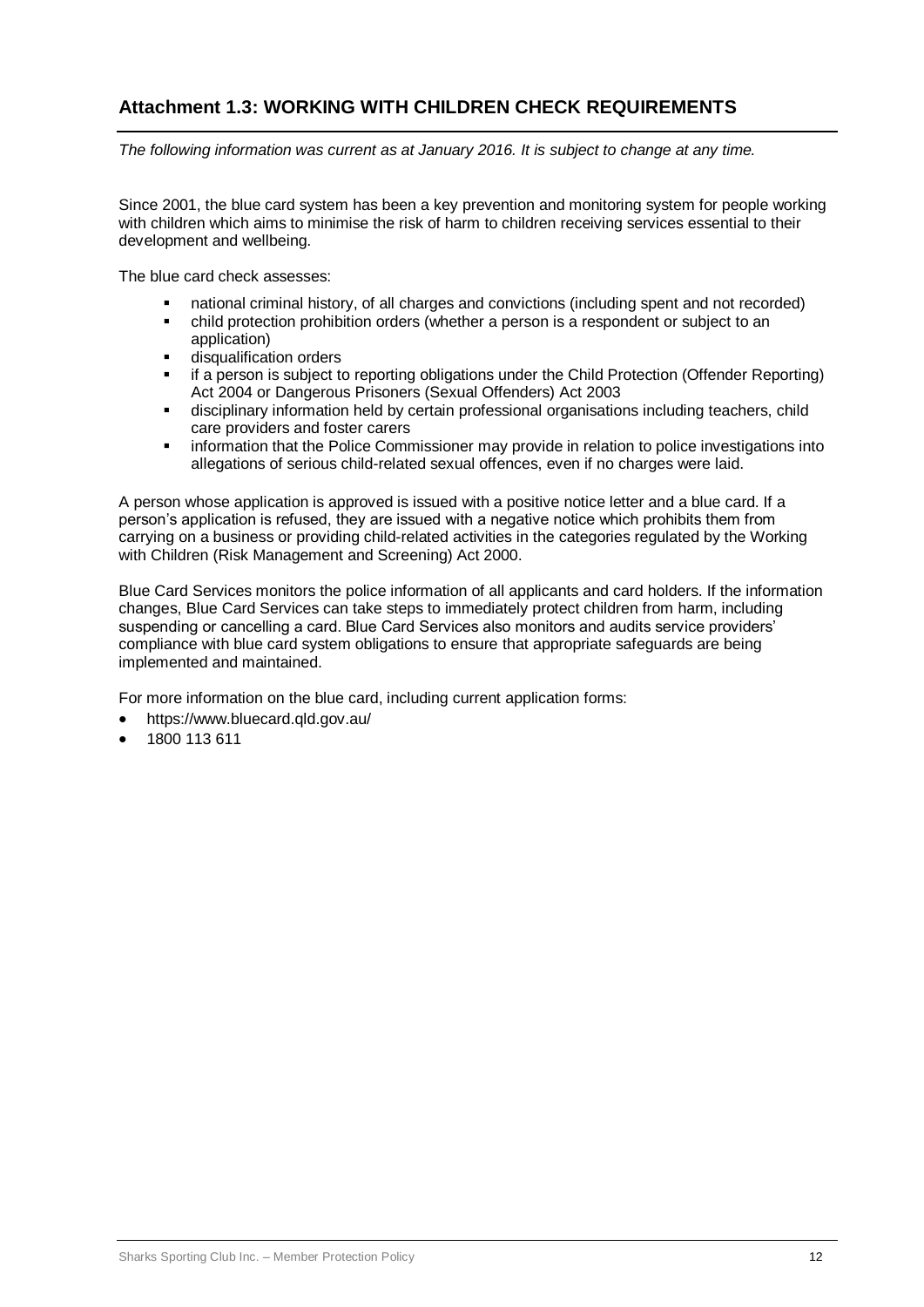### **Attachment 2: CODES OF BEHAVIOUR**

This Code of Behaviour applies to all individuals and entities involved with Sharks Touch Club; and adheres to Touch Football Australia's Code of Conduct.

The Core Code must be observed by all without exception. The role specific Supplement Codes are to be applied as additional requirements to the Core Code to be observed by individuals performing the stated tasks.

#### **The Core Code:**

- operate within the rules, policies, regulations, by-laws and spirit of our sport, promoting fair play over winning at any cost
- encourage and support opportunities for people to learn appropriate behaviours and skills
- support opportunities for participation in all aspects of Touch Football
- **treat each person as an individual**
- display control and courtesy to all involved with our sport
- respect the rights and worth of every person regardless of their gender, ability, cultural background or religion
- respect the decisions of officials, coaches and administrators in the conduct of our sport
- wherever practical, avoid unaccompanied and unobserved one-on-one activity (when in a supervisory capacity or where a power imbalance will exist) with people under the age of 18 years
- adopt appropriate and responsible behaviour in all interactions, including online activity
- adopt responsible behaviour in relation to alcohol and other drugs
- ensure your decisions and actions contribute to a harassment free environment
- do not tolerate harmful or abusive behaviours
- **take reasonable care for his or her own health and safety, and ensure that his or her acts or** omissions do not adversely affect the health and safety of others
- act in good faith in the best interests of Sharks Touch Club, act with integrity and objectivity, demonstrate accountability and take responsibility for your actions; do not engage in activities that may bring yourself or Sharks Touch Club into disrepute
- act fairly and impartially, avoid bias, discrimination, caprice or self-interest
- use information appropriately, ensure information gained as a volunteer, coach, official etc, is only applied to proper purposes and is kept confidential

#### **Volunteers Code**

- use volunteer positions appropriately, do not use the position as an important volunteer to seek an undue advantage for yourself, family members or associates, or to cause detriment to Sharks Touch Club; ensure that volunteers decline gifts or favours that may cast doubt on your ability to apply independent judgement
- avoid real or apparent conflicts of interest
- **act in a financially responsible manner**
- exercise due care, diligence and skill, ascertain all relevant information, make reasonable enquiries, and understand the financial, strategic and other implications of decisions
- demonstrate leadership and stewardship, promote and support the application of Sharks Touch Club's structure and values
- comply with Sharks Touch Club's Constitution and all legislative and regulatory requirements for the position
- give your best at all times
- participate for your own enjoyment and benefit
- **FREE 19 FREE 19 FEE 15 FREE 15 FREE 15 FREE 15 FREE 15 FREE 15 FREE 15 FREE 15 FREE 15 FREE 15 FREE 15 FREE 15 FREE 15 FREE 15 FREE 15 FREE 15 FREE 15 FREE 15 FREE 15 FREE 15 FREE 15 FREE 15 FREE 15 FREE 15 FREE 15 FREE 1**
- exhibit exemplary sportsmanship at all times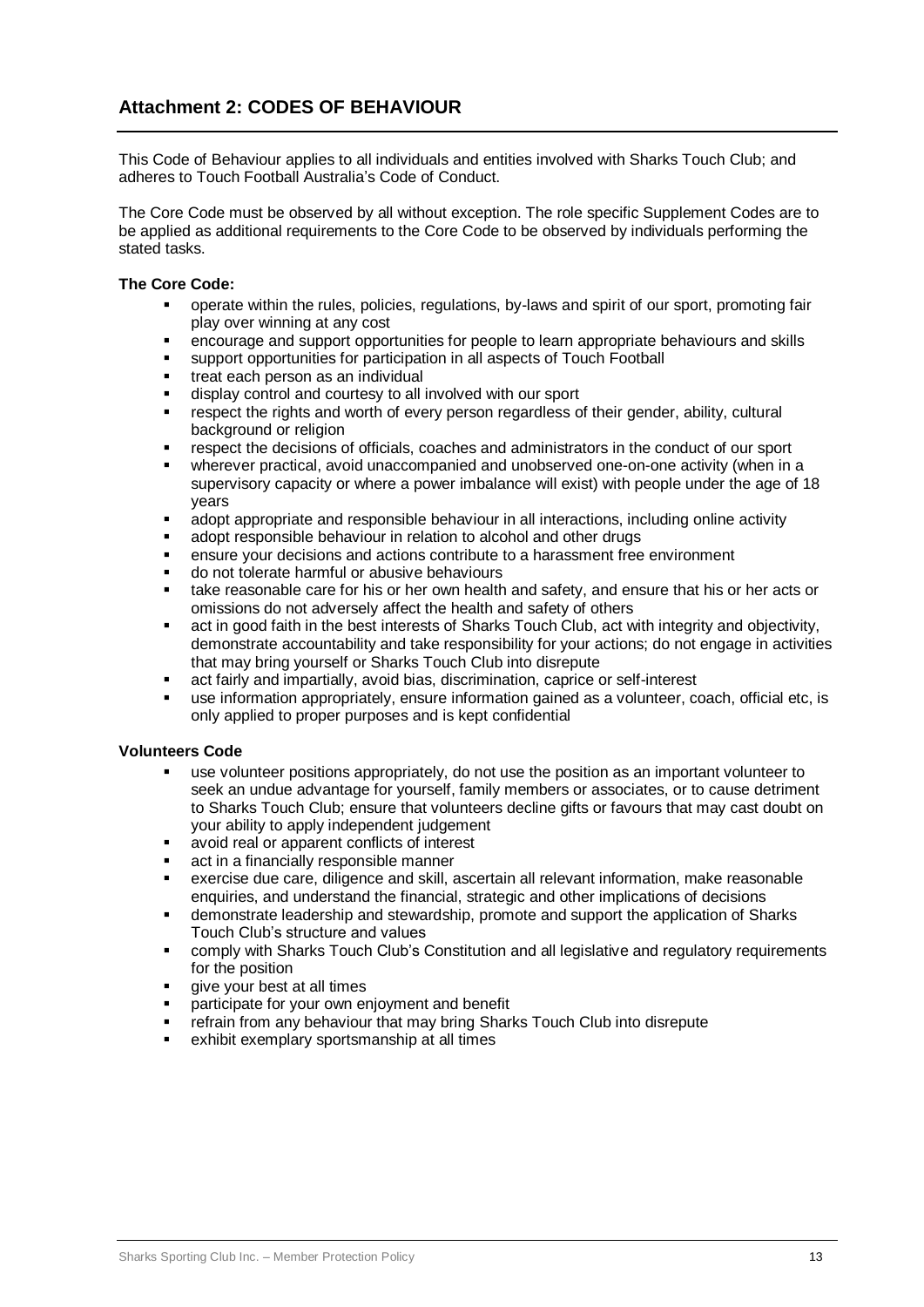#### **Coaches Code**

- place the safety and welfare of athletes above all else
- be aware of and support the sport's injury management plans and return to play guidelines
- help each person (athlete, official etc) reach their potential respect the talent, developmental stage and goals of each person and compliment and encourage with positive and supportive feedback
- promote respect for the ability of your opponents, referees and all officials
- any physical contact with a person should be appropriate to the situation and necessary for the person's skill development
- commit to providing a quality service to your athletes
- embrace your position as a positive role model for your sport and athletes
- be honest and do not allow your qualifications to be misrepresented
- obtain appropriate qualifications and keep up-to-date with the latest coaching practices and the principles of growth and development of participants

#### **Officials Code**

- place the safety and welfare of the athletes above all else
- commit to providing a quality service to participants
- **EXECONS** consistent and impartial when making decisions
- address unsporting behaviour and promote respect for all people
- avoid any situation which may lead to a conflict in interest
- obtain appropriate qualifications and keep up-to-date with the latest refereeing practices and the principles of growth and development of participants

#### **Administrators Code**

- act honestly, in good faith and in the best interests of the sport as a whole
- ensure that any information acquired or advantage gained from the position is not used improperly
- conduct your responsibilities with due care, competence and diligence
- do not allow prejudice, conflict of interest or bias to affect your objectivity

#### **Parents Code**

- **EXECOUTAGE CHILD EXECOUTE:** encourage children to participate and have fun
- provide a model of good sportsmanship for your child to copy
- **ficus on the child's effort and performance rather than winning or losing**
- never ridicule or yell at a child for making a mistake or losing a competition

#### **Spectators Code**

- respect the performances and efforts of all people
- reject the use of violence in any form, whether it is by spectators, coaches, officials or athletes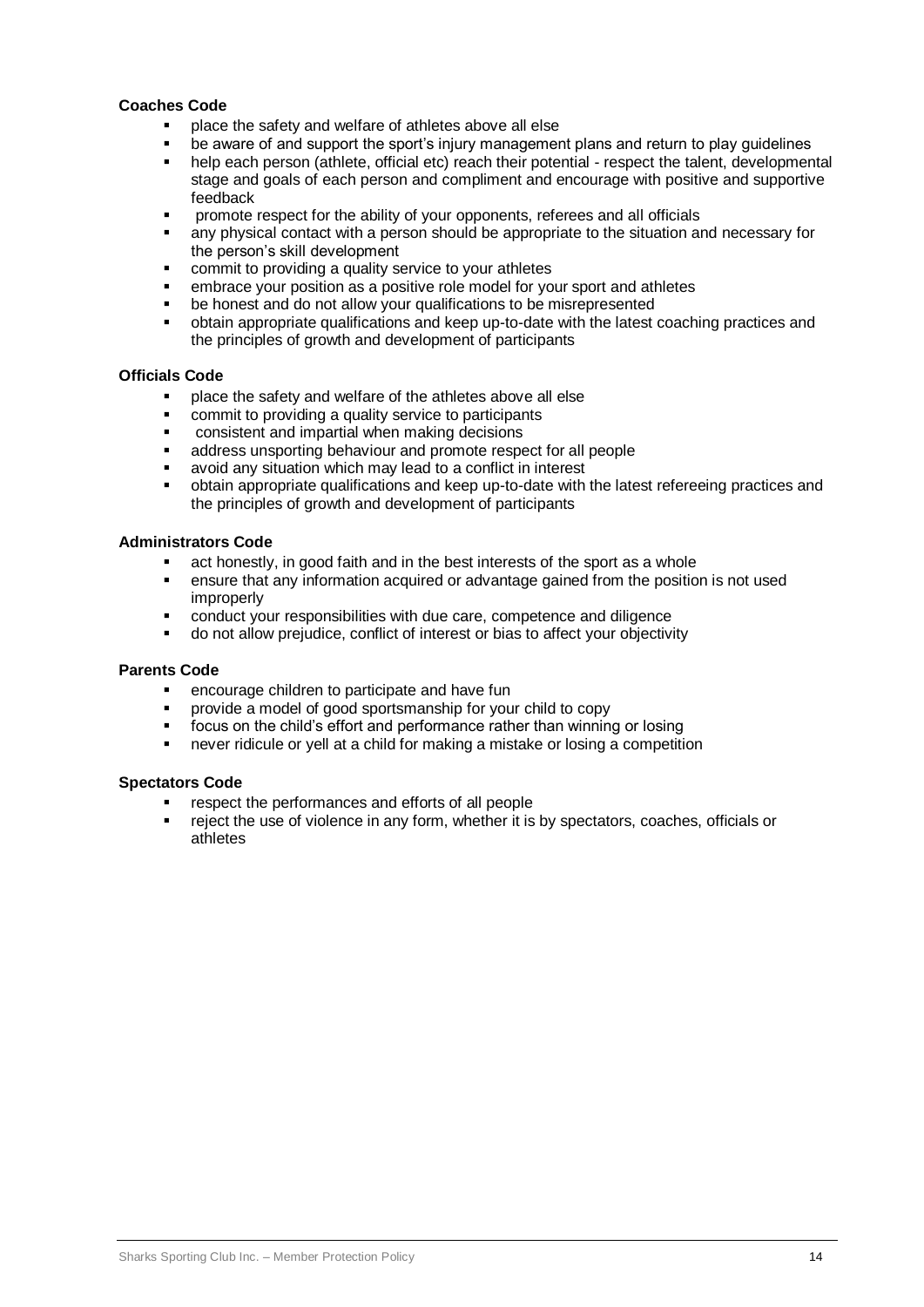## **Attachment 3: REPORTING FORMS**

#### **RECORD OF COMPLAINT**

| Name of person<br>receiving complaint          |                                     |                          | Date:<br>T<br>$\prime$   |  |  |  |
|------------------------------------------------|-------------------------------------|--------------------------|--------------------------|--|--|--|
| Complainant's Name                             |                                     |                          |                          |  |  |  |
|                                                | Over 18<br>$\Box$                   |                          | $\Box$ Under 18          |  |  |  |
| Complainant's contact                          | Phone:                              |                          |                          |  |  |  |
| details                                        | Email:                              |                          |                          |  |  |  |
| Complainant's<br>role/status in Club           | Administrator (volunteer)<br>$\Box$ |                          | Parent                   |  |  |  |
|                                                | Athlete/player<br>$\Box$            |                          | Spectator                |  |  |  |
|                                                | Coach/Assistant Coach               |                          | <b>Support Personnel</b> |  |  |  |
|                                                | Official                            |                          |                          |  |  |  |
|                                                | Other                               |                          |                          |  |  |  |
| Name of person<br>complained about             |                                     |                          |                          |  |  |  |
|                                                | Over 18<br>$\Box$                   |                          | Under 18                 |  |  |  |
| Person complained<br>about role/status in Club | Administrator (volunteer)<br>⊔      |                          | Parent                   |  |  |  |
|                                                | $\Box$<br>Athlete/player            |                          | Spectator                |  |  |  |
|                                                | Coach/Assistant Coach               | <b>Support Personnel</b> |                          |  |  |  |
|                                                | Official<br>$\Box$                  |                          |                          |  |  |  |
|                                                | Other                               |                          |                          |  |  |  |
| Location/event of alleged<br>issue             |                                     |                          |                          |  |  |  |
| Description of alleged<br>issue                |                                     |                          |                          |  |  |  |
|                                                |                                     |                          |                          |  |  |  |
|                                                |                                     |                          |                          |  |  |  |
|                                                |                                     |                          |                          |  |  |  |
|                                                |                                     |                          |                          |  |  |  |
|                                                |                                     |                          |                          |  |  |  |